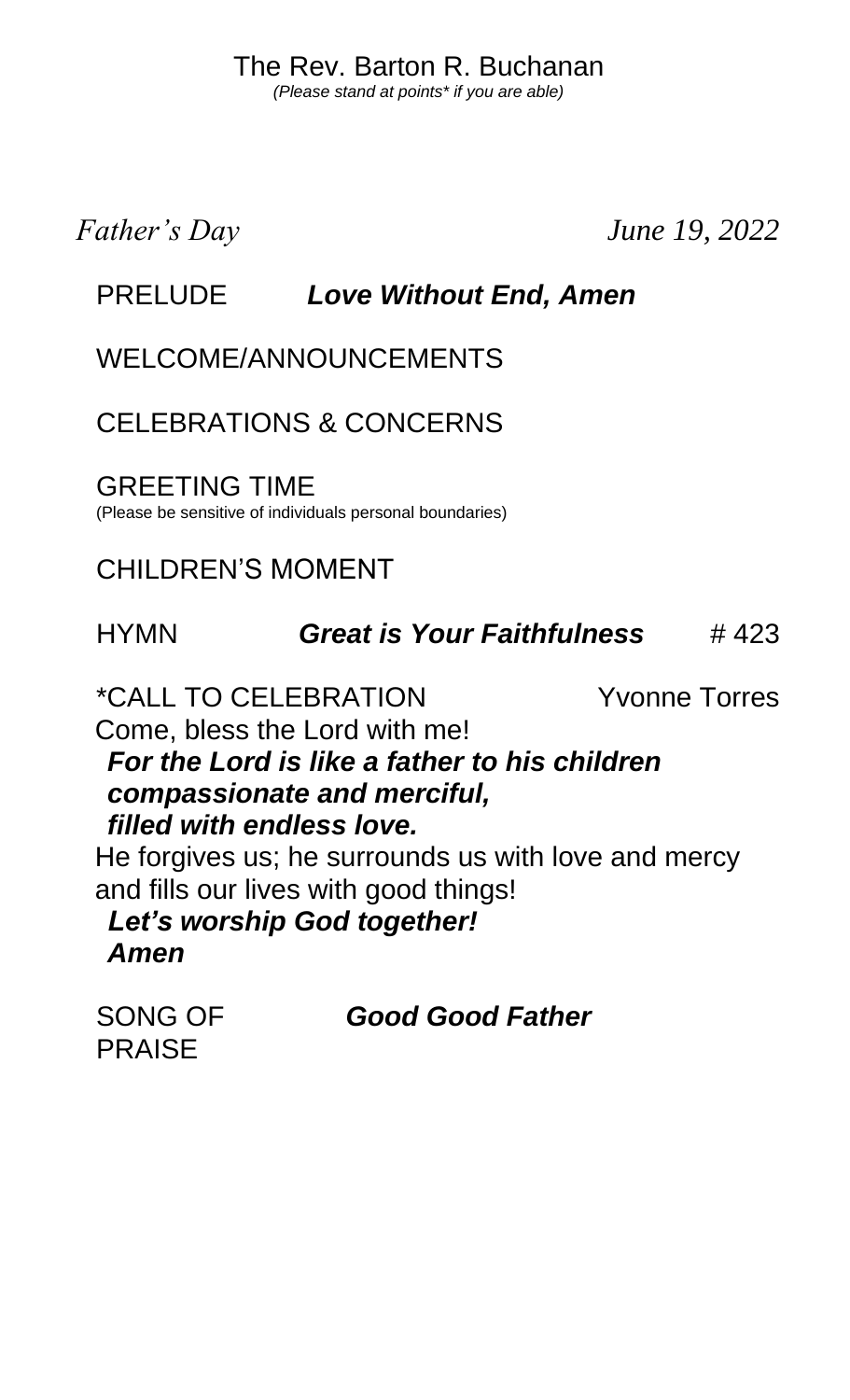# **OFFERTORY** INVITATION

 *Vicki Hunt*

*God of Great gifts, we give you these gifts today knowing that you are the Father of gifts. You mother us constantly providing for us, caring for us. As we have been abundantly provided for, so we give abundantly to the work that you give us to do, the work of the church, the care for those who are poor. Accept these gifts in Jesus' name. Amen*

OFFERTORY *Leader of the Band*

# \*DOXOLOGY

## *Praise God from whom all blessings flow; Praise God all creatures here below; Praise God above, you heavenly host; Praise Father, Son and Holy Ghost. Amen.*

SCRIPTURE 1 John 3:1 Marcelino Rivera GOOD **NEWS** Mickey Mittong Connie Lawton Mary Ellen Nattans PRAYER Chris Stumpf

BENEDICTION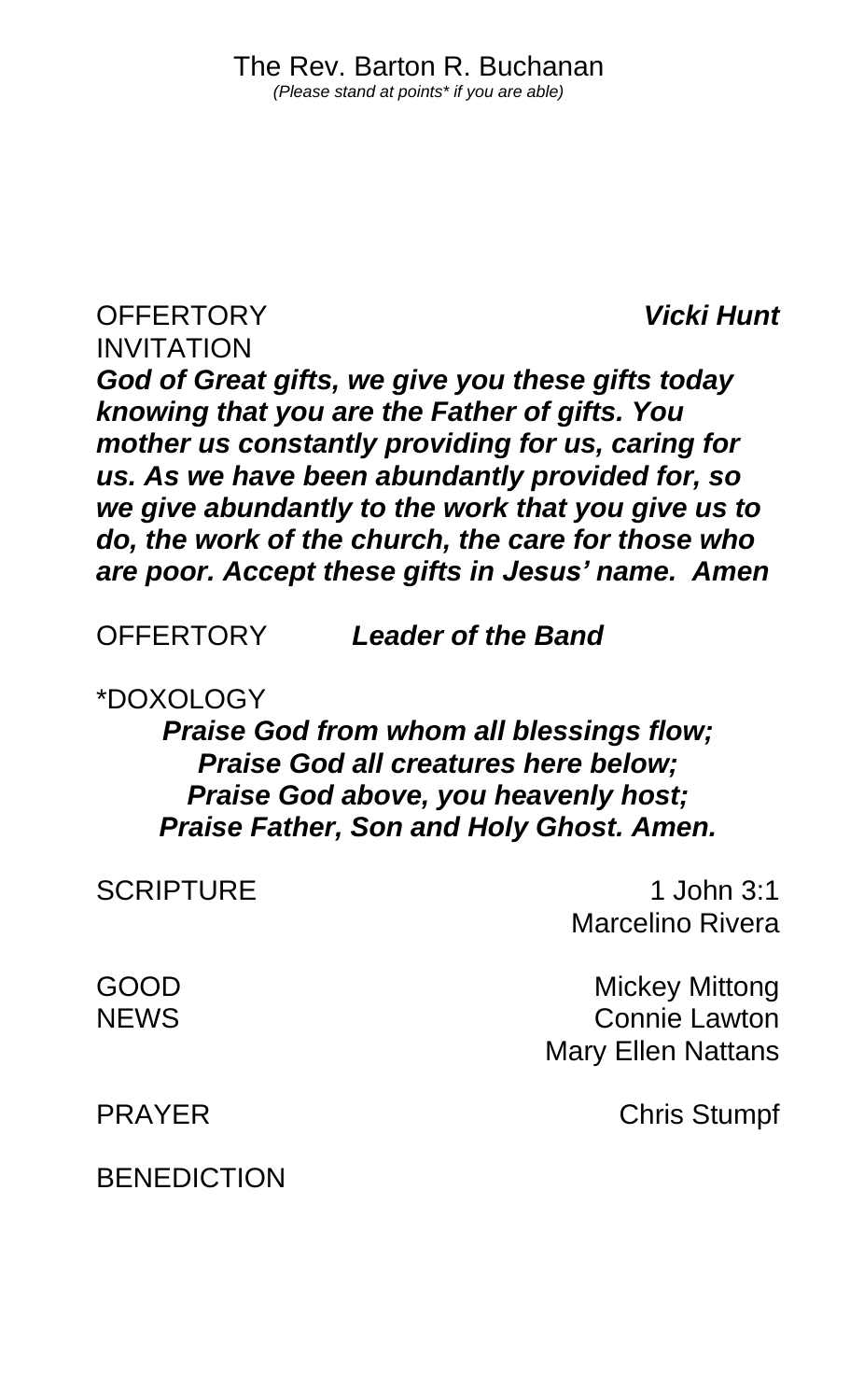

#### **Welcome to Windermere Union Church. We're Glad You're Here!**

Please fill out a visitor's card and let us help you get connected. If you have a question about a ministry or event, we are here to help! Contact the church office at office@windermereunion.org or 407-876 2112.

### **1 John 3:1 NIV**

**3** See what great love the Father has lavished on us, that we should be called children of God! And that is what we are! The reason the world does not know us is that it did not know him.



### **Ushers**

- **June 26**  Connie Lawton & Nancy Wheeler
- **July 3**  Becky Neaman & Nancy Wheeler
- **July 10**  Kathy Coleman & Provi Etrada
- **July 17**  Mary Ellen Nattans & Nancy Wheeler
- **July 24**  Kathy Coleman & Connie Lawton
- **July 31**  Peggy Goehring & Connie Lawton



### **Announcements**



**Adult Sunday School** – Adult Sunday school is on summer break and will resume in the

**Amazing Animals of the Bible** -Vacation Bible School Day is Saturday, July 16th from 9:00a.m. until 1:00p.m. Children between the ages of 3 - 12, are invited to join us for one day **ANTWARS** of fun and one big surprise! A snack and pizza lunch are provided. Optional donation of \$10 is requested. Volunteers between the ages of 13 – 99 are needed. Contact the church at office@windermereunion.org for a registration form. Questions see Chris Stumpf or Patty Harak.



**Bible Study -** Meets on Tuesday evenings at 7:00 pm at church and for those who cannot physically attend via Zoom. For more information contact the church office at office@windermereunion.org.

**Church Announcements** - If your ministry has an announcement to share with the congregation, please send your announcements to our office manager by 5pm on Wednesday.



**Instant Church Directory** -Have you moved or maybe received a new phone? It is time to check your information online at the Instant Church Directory . Just login in at www.instantchurchdirectory.com and double check all your information.



**HAPPY 4th of JULY!!!** - On SUNDAY, JULY 3rd help us celebrate The 4th of July on the 3rd. After the church service there will be a picnic. Church will provide the meat. Please bring salads or desserts to share if you plan to attend.



**Help Support Windermere Union Church -** When You Shop on Amazon you can donate to WUC at no cost to you. Whenever you shop on Amazon you can help support WUC by **SMile** making your purchases through Amazon Smile. Amazon Smile will donate 0.5% of the purchase price of your eligible purchases to WUC.



**SMALL Small Group - Will gather at the Kilmer home on June 24<sup>th</sup> at 7pm. Everyone is welcome.**  $\overline{\mathbb{F}}$  For more information, please contact Martha H. at harrmanfamily2@gmail.com.

#### "**WUC Re-Creation Story "Committees**

The WUC Board is excited to turn our focus to our WUC Re-creation planning session held in March and move forward with setting up committees to address the four main areas identified. The following committees are available for your participation marketing, worship, social outreach, youth and children. We request that if you are interested in serving on one of the committees that you contact the church office. We hope that each of you will give serious consideration to participating and helping our church move forward as the hands, feet, and voice of our God who is still speaking.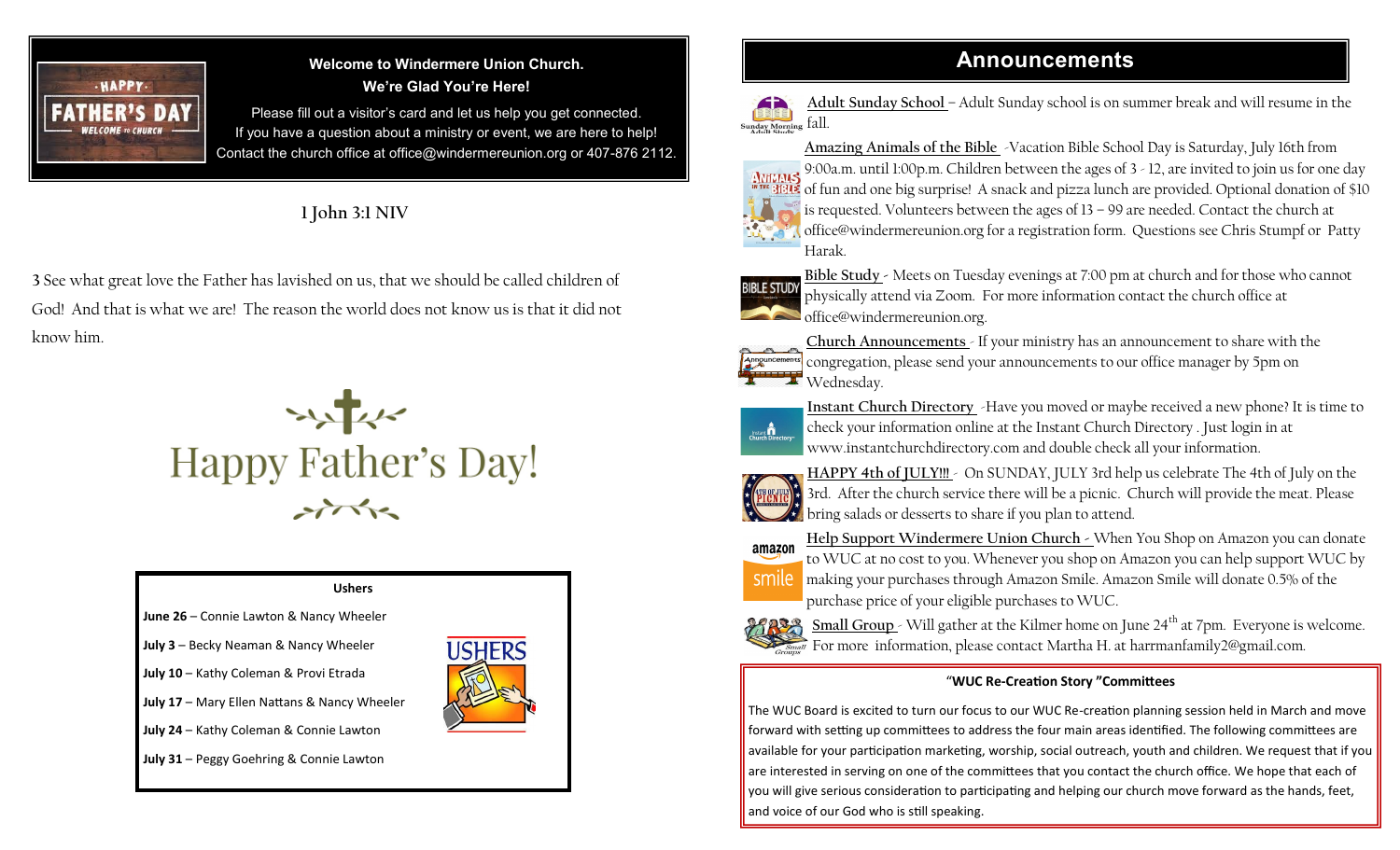

#### **CONCERNS** expressed by members and friends. Please pray for:

><> David Houseal - The children and teachers of Uvalde .

*~God we know You hear our prayers~*

#### **CELEBRATIONS** from church members and friends

*~Thank You God for blessing us~*

*PLEASE REMEMBER TO COMPLETE the C and C SLIPS, TO HELP ENSURE ACCURACY. The Cs and Cs listed above are from completed slips and internet messages sent to the church office at office@windermereunion.org. Please submit your Cs and Cs no later than Tuesday morning in order to be included in the next bulletin.*

#### **Birthdays Are Great and We Want to Celebrate With You!**

Please contact Ann Green, **[ggreen7@cfl.rr.com](mailto:ggreen7@cfl.rr.com)** or 407-293-8892 with those special dates for all your family members so we can recognize and wish one and all a Happy Birthday

| Barton Buchanan        | June 7  |               |
|------------------------|---------|---------------|
| Janel Dagon            | June 7  |               |
| Jane Chancey           | June 8  |               |
| Mitch Hitsman          | June 9  |               |
| Aleyamma Roy           | June 11 | <b>CELEBI</b> |
| Cheryl Tyndall         | June 21 |               |
| <b>Austin Lawrence</b> | June 24 | <b>BIRTHD</b> |
| Alexander Jones        | June 25 |               |
| Michelle Bednarek      | June 29 |               |
| Kenny Poole            | June 29 |               |





Provoking thought. Inspiring spirit. Accepting all.

10710 Park Ridge-Gotha Road, Windermere, Florida 34786 Phone: 407-876-2112 Pastor home office: 407-963-8254

> Scripture & Announcements June 12, 2022



**Ushers**

Mary Ellen Nattans & Becky Neaman

Pastor Barton Buchanan, Senior Pastor - pastorbarton@windermereunion.org Pastor Marcelino Rivera , Iglesia del Pueblo - pastormarcelino@windermereunion.org Chris Stumpf, Ministry of Child Education - happyheart.chris@gmail.com Troy Dolendo, Music Director - Troy@windermereunion.org Sarah Larenas Rinsch, Office Manager - office@windermereunion.org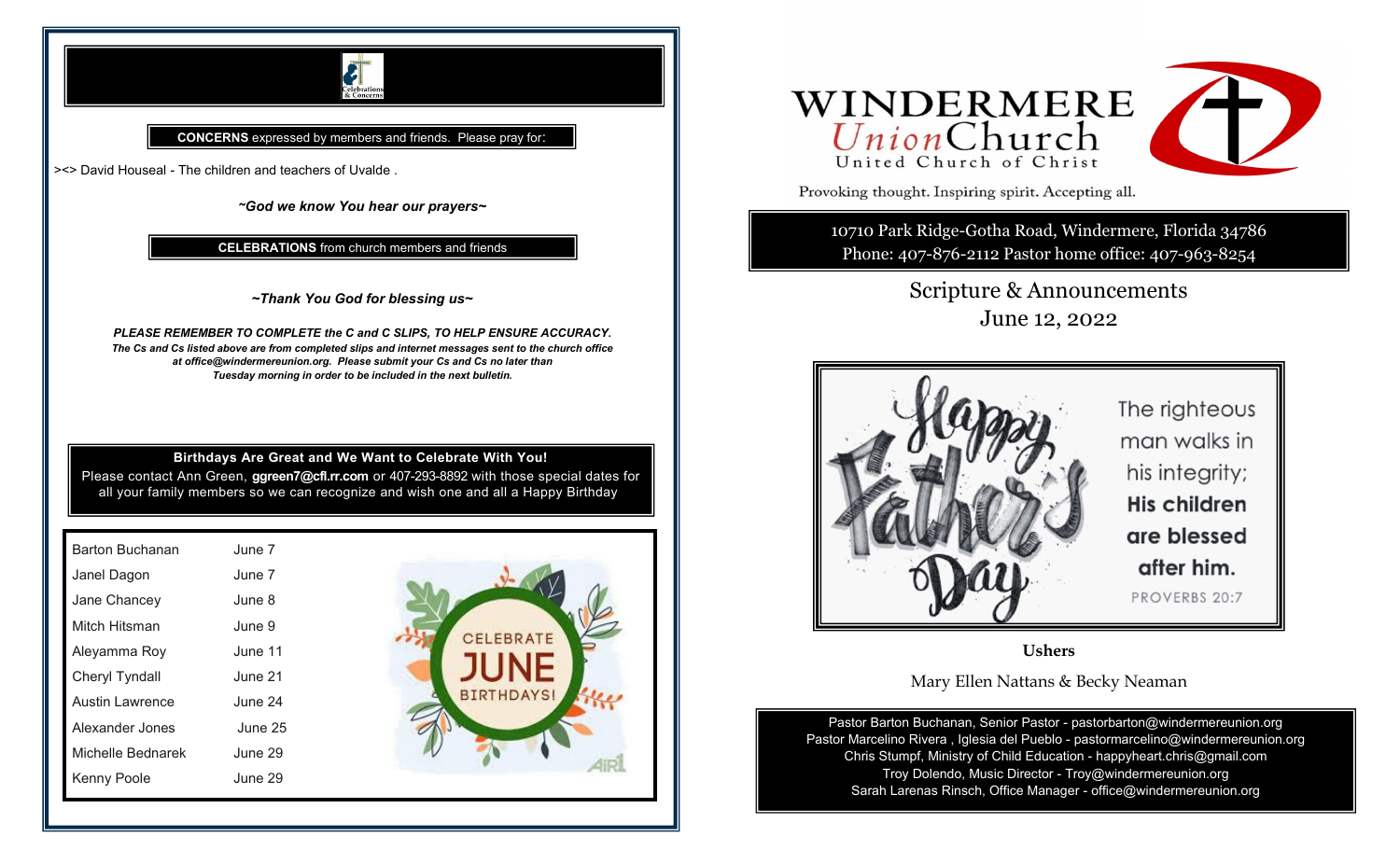

# **Great is Your Faithfulness**

Great is thy faithfulness, O God, Creator With you no shadow of turning we see. You do not change, not, your compassions, they fail not; All of your goodness for ever will be.

### **Refrain:**

Great is thy faithfulness! Great is thy faithfulness! Morning by morning new mercies I see. All I have needed your hand has provided. Great is your faithfulness, God, unto me!

Summer and winter and springtime and harvest, sun, moon, and stars in their courses above Join with all nature in manifold witness to your great faithfulness, mercy, and love. **[Refrain]**

Pardon for sin and a peace so enduring, Your own dear presence to cheer and to guide, Strength for today and bright hope for tomorrow, blessings all mine, with ten thousand beside! **[Refrain]**

# **Good Good Father**

Oh, I've heard a thousand stories of what they think you're like But I've heard the tender whisper of love in the dead of night. And you tell me that you're pleased. And that I'm never alone